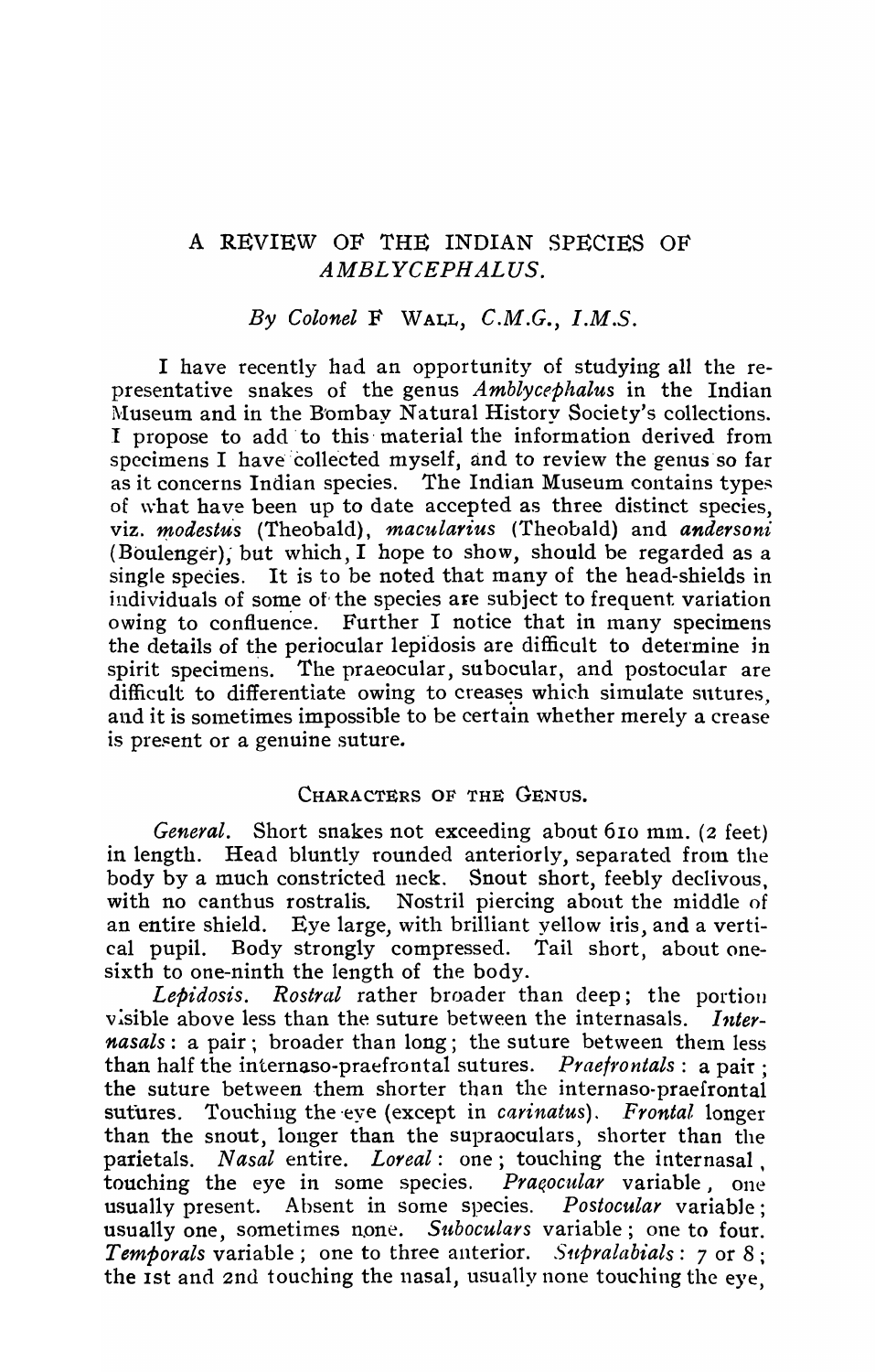the last longer than the two preceding shields. *Mental* variable; sometimes touching the anterior sublinguals, sometimes not. Sub*linguals*: three large pairs, roughly symmetrical, with no groove between them. I *njralabials* very small. C *ostals:* in IS rows in the whole body-length; smooth, or some of the median rows feebly keeled. No apical pits. Vertebrals usually enlarged; arising by a gradual development, not a confluence of rows. *Ventrals* well developed, broad; the first the largest of the series. *Anal* entire. *Supracaudals* In even rows, vertebrals not enlarged. *Subcaudals*  in pairs.

#### OSTEOLOGICAL CHARACTERS.

*Praemaxilla* about as broad as high. *Nasals* forming an osseous suture with the frontals. *Frontals* contributing to the rim of the orbit; not constricted at midorbit. *Praefrontal* suture extending beyond the middle of the frontal. *Postfrontal* not touching the frontal. *Parietal* contributing to the rim of the orbit. *Supratemporal* rudimentary; not projecting beyond the quadrate anteriorly. *Quadrate* well developed; oblique from above backwards. *Columella auris* extending from about the middle of the quadrate to the exoccipital. *Maxilla* about half the length of the dentary ; expanded in depth anteriorly; expanded laterally posteriorly. Teeth I to 6; anododont, syncranterian, scaphiodont. An edentulous space anteriorly also posteriorly in some species. *Ectopterygoid* well developed; expanded anteriorly to overlie the posterior expansion of the maxilla. *Palatine* short; expanded laterally anteriorly. Teeth  $I$  to  $3$ ; anododont, kumatodont or scaphiodont. An edentulous space anteriorly and in some species An edentulous space anteriorly, and in some species posteriorly. *Pterygoid* long. Teeth 7 to 20; anododont, scaphiodont. *Mandible.* Angular present. Splenial present. Coronoid absent. Dentary about twice its distance to the quadrate. Teeth IS to 23; anododont, scaphiodont. *Occipitals.* The condyle is horseshoe-shaped., and formed by processes from the basioccipital and exoccipitals.

*Vertebrae. Neural spines.* Absent on the atlas. Well developed and as long as the body on the axis. Short and obliquely set backwards on the 3rd and 4th vertebrae, nearly as long as the body in the succeeding corporeal, and the caudal vertebrae. Hypapophyses. Well developed and vertical on the atlas. Bifid on the axis, the anterior vertical, the posterior obliquely set back-<br>wards. Disappearing in the vertebras in the second-eighth of the wards. Disappearing in the vertebrae in the second-eighth of the body.<sup>1</sup> Absent on the first two caudal vertebrae. Two laterally Absent on the first two caudal vertebrae. Two, laterally placed, on the 3rd and succeeding caudal vertebrae.<br>Costae. First as long as the second articulate

First as long as the second, articulated to the 3rd vertebra. Last bifid, the outer ramus about one-third as long as the inner. *Pseudocostal processes*. Bifid on the 1st, 2nd and 3rd caudal vertebrae, single on the succeeding vertebrae.

<sup>1</sup> As I find is the case in over twenty five species of Colubridae where the hypapophyses are not continued to the last vertebra. This site suggests some connection with the shoulder girdle of some ancestral form.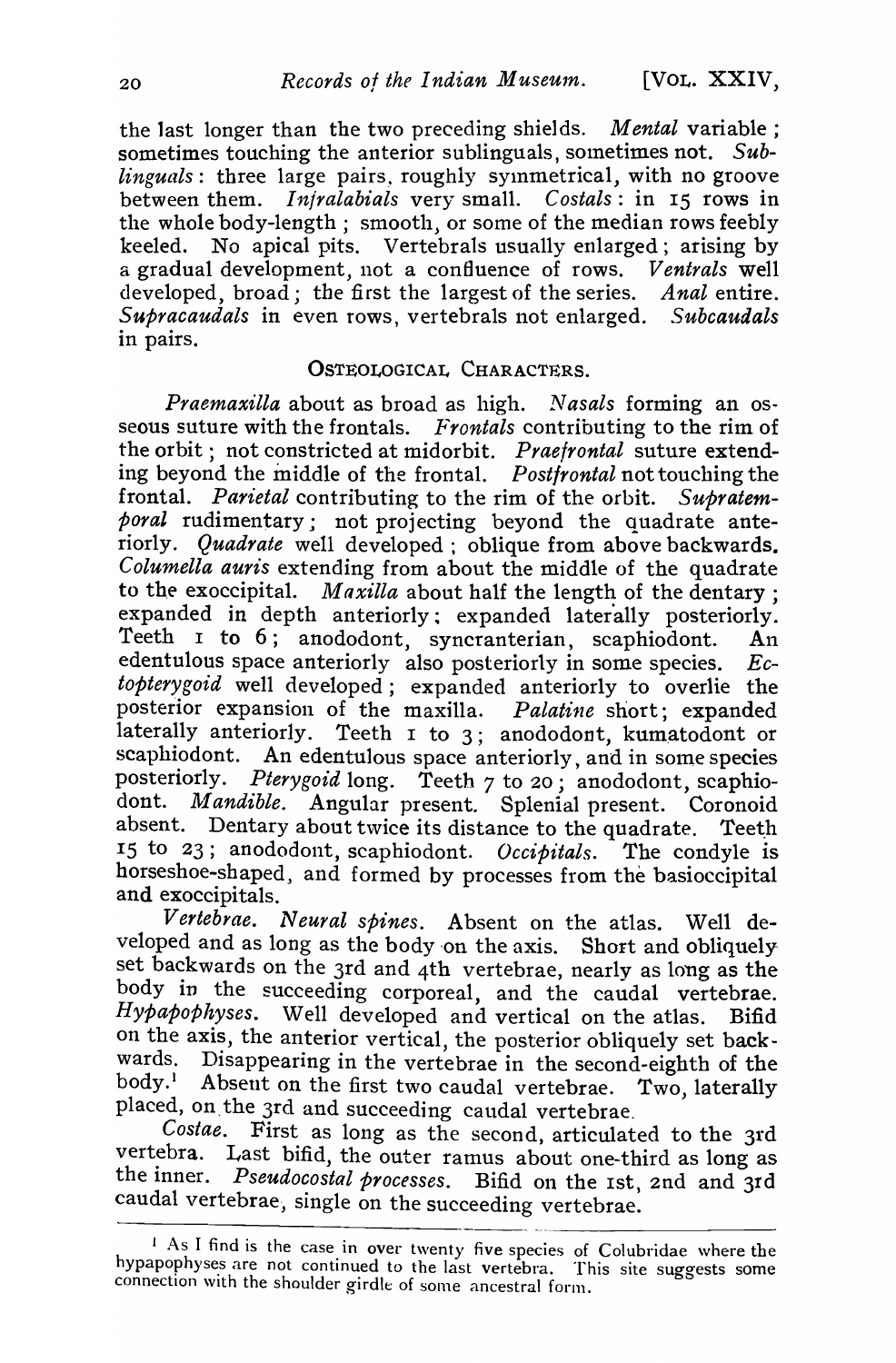# Amblycephalus monticola (Cantor).

*A. monticola, Annandale, J.A.S. Beng.* 1905, p. 176; *Rec. Ind. Mus.* 1912, pp. 37, 50 and 54 j Boulenger, *Cat.* I I I, 1896, p. 43; ScJater, *List. Sn. Ind. Mus.* 1891, p. 66; Wall, J. *Bomb. N. H. S.* 1908, p. 354; id., ibid., 1909, p. 356; id., ibid., 1910, p. 843.

Colour. Uniform brown of various shades dorsally, lighter in the flanks. A series of narrow, blackish, vertical bars laterally, most distinct in the anterior part of the body, and tending to disappear at mid-body or posteriorly. Belly uniform paler brown to sordid yellow, with darker spots or dots. Head brown above. A more or less distinct narrow black bar on the neck, sending forwards a branch to the supercilium, and often another between the parietal shields. A narrow blackish streak from the eye to the gape.

*Length.* My largest specimen a female, measured 750 mm. (**2** feet,  $5\frac{1}{2}$  inches).

*Disposition.* A live specimen that I acquired in Assam apparently unscathed proved to be a very quiet inoffensive creature, that allowed itself to be handled without betrayihg any malice. In spite of every provocation I could not induce it to assume an attitude of offence, or bite any object, but it emitted the tongue in a lazy fashion. Its movements were slow, which is not surprising in a snake that has so strongly compressed a body.

*Food.* 1'he diet appears to consist exclusively of slugs and snails. I have on some occasions in Shillong removed one or two large black slugs from the stomach, which I was informed were a species of A *ustenia.* Many other specimens contained small snails, some devoid of shell, others with broken shell attached, and once one with a perfect shell. I have known as many as five of these small snails in one specimen.

*Breeding.* I have examined three gravid females, and found eggs of such a size and character as to make it fairly certain that this species is oviparous. As many as six eggs were found in one example. The smallest specimens I have seen, apparently hatchlings, were 168 and 178 mm. (6 $\frac{5}{8}$  and 7 inches) in length, but no dates of capture were available. The anal glands in both sexes furnish a custard-llke secretion.

The genitalia are different from those of any other snake I have examined. They are slender cylindrical organs, which are bifurcate about half the length of their maximum extrusion. Each limb is cylindrical, and from base to apex there is no sign of any of those cartilaginous processes, which are seen in snakes of the families Colubridae and Viperidae.

*Lepidosis. Praejrontal* touching the eye. *Frontal* hexagonal in shape. Length much greater than the snout, greater than its breadth, two thirds to four-rifths the parietals *Supraoculars* length subequal to, or rather greater than the praefrontals, half to three-fifths the frontal, two-fifths to half the parietals. *Loreal* touching the eye. *Praeocular* wanting; replaced by the contact of the loreal with the eye. *Postocular* one. I have seen this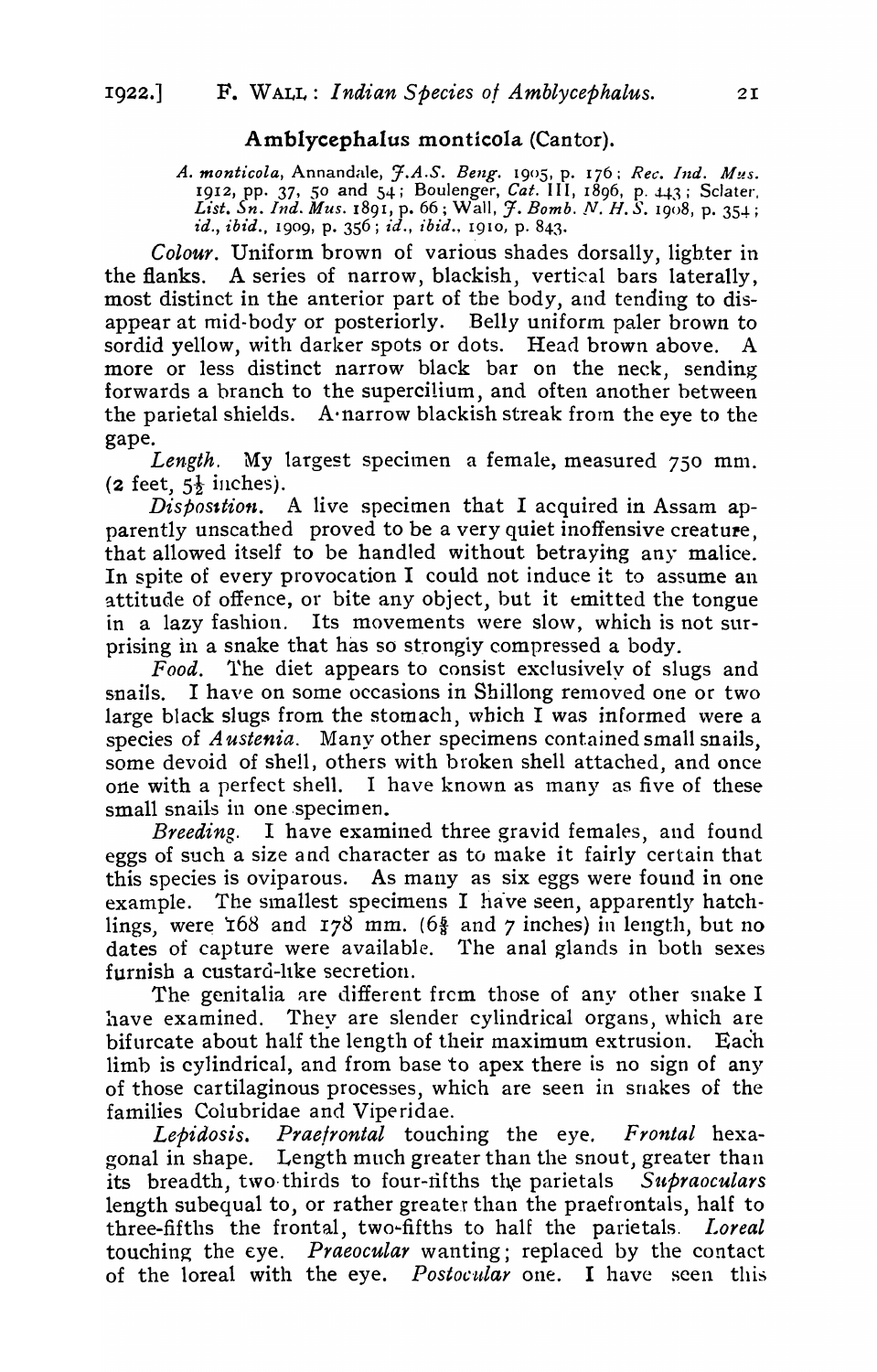confluent with the supraocular on .one side' In one specimen. Suboculars usually two, sometimes three. *Temporals* two anterior, the lower about half the length of the last supralabials Usually two lying along the parietals. *Supralabials* 7, sometime.



 $a.$  *Amblycephalus carinatus*, Boie. *h. A. moellendorffi* (Boettger).. *c A. monticola* (Cantor). d. A. andersoni, Boulenger. Type. *e. A. modestus, Boulenger. Type.*<br>*f. A. macularius* (Theobald): Co-type.

8 (rarely 6). In all my fresh specimens I found none touched the eye. In spirit specimens, however, it is not unusual to see the 4th, or the 4th and 5th touching the eye; 7th as long as, or longer than the 6th and 5th taken together. *Mental* usually touching the anterior sublinguals, rarely not. *Costals* in 15 rows in the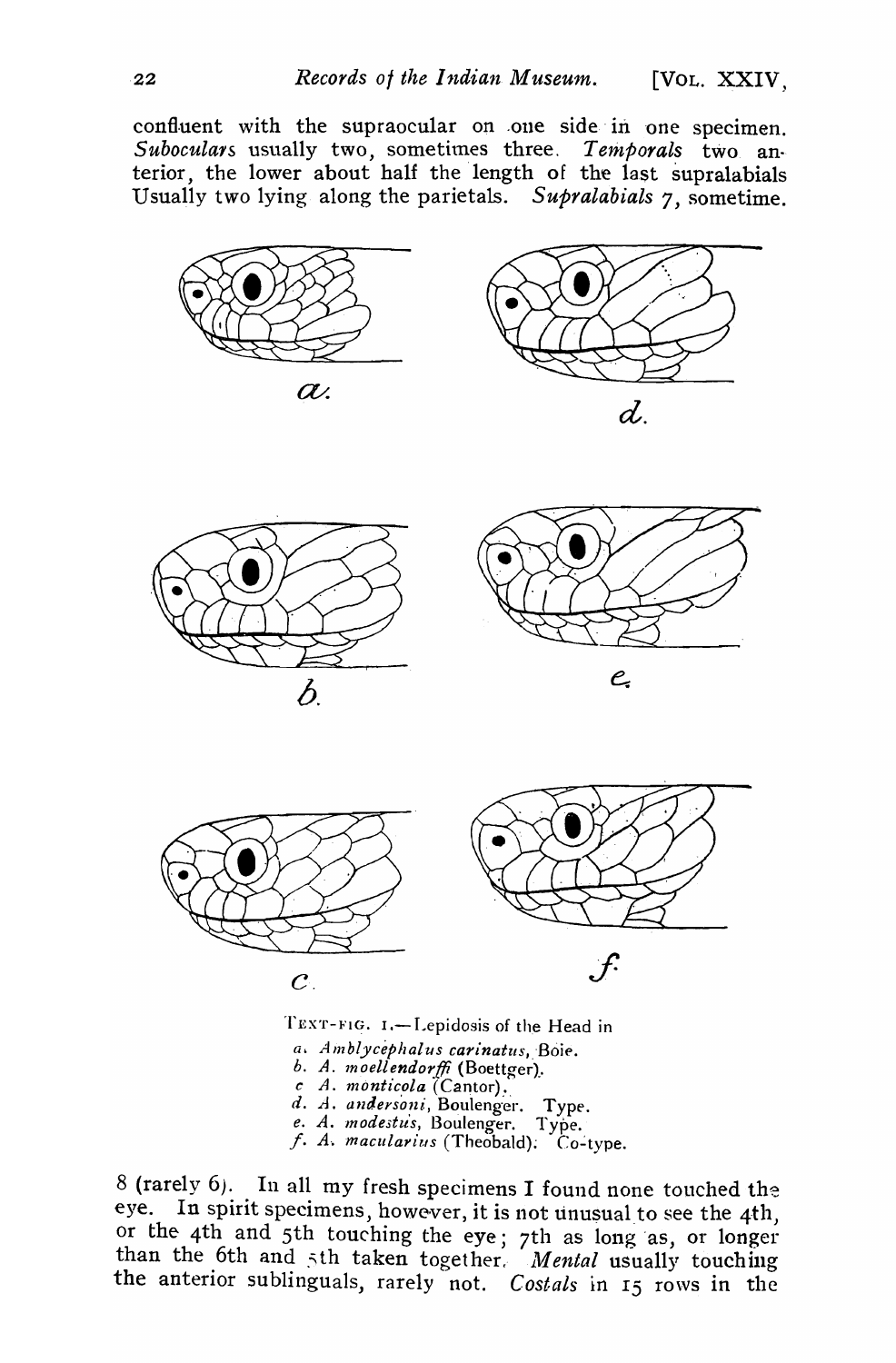whole body length, obscurely keeled in the median rows of the posterior part of the body. Vertebral enlarged. *Ventrals* 181 to

Ig8. Subcaudals 69 to 87.<br>*Eye.* Diameter subequal to the supraocular, three-seconds to four-thirds its distance to the edge of the lip.

*Dentition.* From three skulls in my collection. *Maxillary*:  $5$  to  $7$ ; syncranterian, anododont, kumatodont. An edentulous space anteriorly, that would; take two teeth. Palatine: 2 or 3; anododont, isodont. An edentulous space anteriorly that would take about *tvvo* teeth, and another posteriorly that would take about three. *Pterygoid*: II to 13, anododont, very evenly scaphiodont. Mandibular: 20 to 24, anododont, very evenly

scaphiodont.<br>Distribution. Eastern Himalayas. Sikkim. Assam: Abor Hills *(Ind. Mus.)*, Naga Hills (Samaguting, *Ind Mus.)*; Khasi Hills (F W.); Sibsagar *(Ind. Mus.)*; near Jaipur (F W.); Dibru· garh  $(F \, W)$ .

Note.<sup>--</sup>I discredit the authenticity of the record from the Nicobars on the authority of de' Roepstorff. The specimen (No. 8888) in the Indian Museum is indubitably this species. De Roepstorff's name is associated with two other records equally untrustworthy in my opinion, he being the only authority to record the Indian *Polyodontophis sagittarius,* 'and the Ceylon *Oligodon sublineatus* from the Nicobars.

## A mblycephalus moellendorffi (Boettger).

A. moellendorffi, Boulenger, Cat. 111, 1896, p. 443; Sclater, List Sn. Ind. *Mus.* 1891, p. 67,

*Colour.* Dirty white, or greyish, heavily mottled with very fine purplish-brown specks on the dorsum. Many small round whitish spots outlined with purplish-brown, showing a decided tendency to form crossbars. A more or less conspicuous whitish collar. Belly irregularly spotted with blackish laterally. Beneath the tail densely mottled with fine blackish specks. Head uniform purplish~brown. Young marked exactly like adults.

*Length.* 350 mm. (1 foot,  $I_4^3$  inches). The smallest specimen I have seen was  $162$  mm.  $(6\frac{3}{8}$  inches) in length.

*Habits.* The many specimens I acquired on Hong Kong Island were captured in the low scrub jungle on the slopes of the Peak.

Lepidosis. Praefrontal touching the eye. *Frontal* hexagonal in shape. Length subequal to or rather greater than the snout, subequal to its breadth, three-fifths to four-fifths the parietals. *Supraocular* shorter than the praefrontal, about half the length of the frontal, one-third 'to two~fifths the parietals. *Loreal* not touching the eye. *Praeocular* one. *Postocular* usually none (confluent with the subocular). Subocular a single crescentic shield from the supraocular to the praeocular (sometimes not united with the postocular). *Temporals* the upper usually as long as the parietals, sometimes divided into two. The lower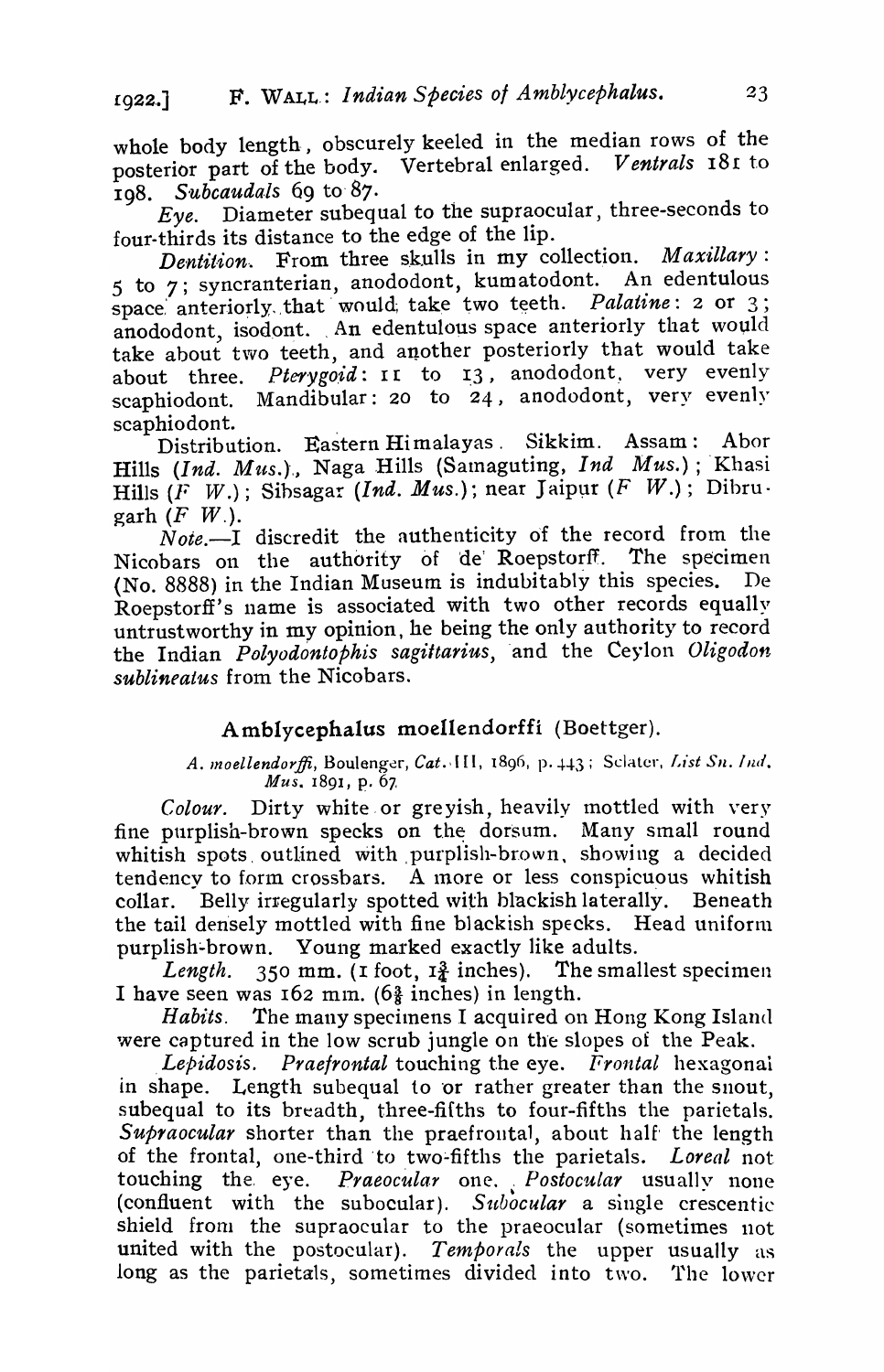subequal to the last labial. *Supralabials* usually 7 (sometimes 8). None touching the eye; 7th as long as the three preceding shields. *M ental* not touching the anterior sublinguals. *Costals* in IS rows in the whole body length, not keeled. Vertebrals not enlarged. *Ventrals* 136 to 159. *Subcaudals* 31 to 50.

 $Eye.$  Diameter subequal to the supraocular, equal to or rather less than distance to lip.

*Distribution.* Burma, Tenasserim (No. 4870, *Ind. Mus*). Siam, Cochin China, S. China and coastal Islands.

#### Amblycephalus macularius (Theobald).

*A. macularius,* Boulenger, *Cat.* I I I, p. 444 i Sc1ater, *List.* SIl. *Illd. Mus.*  1891, p. 67; Wall, *Rec. Ind. Mus.* 1909, p. 149.

- *A. modestus,* Boulenger, *Cat.* I I I, p. 444; Sclater, *List. Sn. Ind Mus.*  J89I; p. 66. .
- A. *andersoni,* Boulenger, *Cat.* III, p. 444: *J. Bomb. N.H.S.* XVI, p.  $235$ ; Wall and Evans, J. *Bomb. N.H.S.* XIII, p. 611; Wall, J. *Bomb.*  $\widetilde{N.H.S.}$  XVIII, p. 783.

*Colour.* Dorsally densely mottled with very fine specks of purplish-brown, with several small round whitish, or parti-coloured whitish and purplish spots interspersed. Ventrally beautifully dappled with purplish-black and white, especially laterally. Head uniform blackish-purple with speckling on the upper lip.

A" female specimen sent to me from the Southern Shan States is very dark, and has no small round white or parti-coloured spots. Another from the same locality in the Bombay collection (ventrals  $16i$ , subcaudals  $42$ ) is uniform in colouration like the type of A. *modestus*.

Length. The largest I have seen measured 483 mm. (I foot, 7 inches) in length.

*Habits.* Captain Venning wrote when sending me a specimen from Kalaw, that it was found at dusk clinging to the tops of some rank grass.

*Food.* As far as I am aware no observations have been made.

*Breedtng.* Captain Venning's specimen, just alluded to, was a gravid female. It was killed on the 9th of June, 19I3, and contained six large eggs.

*Lepidosis. Praefrontal* touching the eye. *Frontal* hexagonal in shape. Length much greater than tbe snout, three-seconds to four-thirds its breadth, rather shorter than the parietals. Supra*oculars* three-fourths, to equal to, the praefrontals, half to threefifths the frontal, about two-fifths the parietals. *Loreal* not touching the eye. *Praeocular* usually one. (In specimen No. 8024 in the Indian Museum it is confluent with the praefrontal). *Postocular* usually one. (In the type of *modestus* it is confluent with the supraocular on the left side, normal on the right.) Sub*oculars* usually one crescentic shield. (In the type of *modestus*, and in specimens Nos.  $8025$  and  $8026$  in the Indian Museum it is divided into two.) *Temporals* very variable. One or two anteriorly. (In the type of *modestus* the upper appears to be con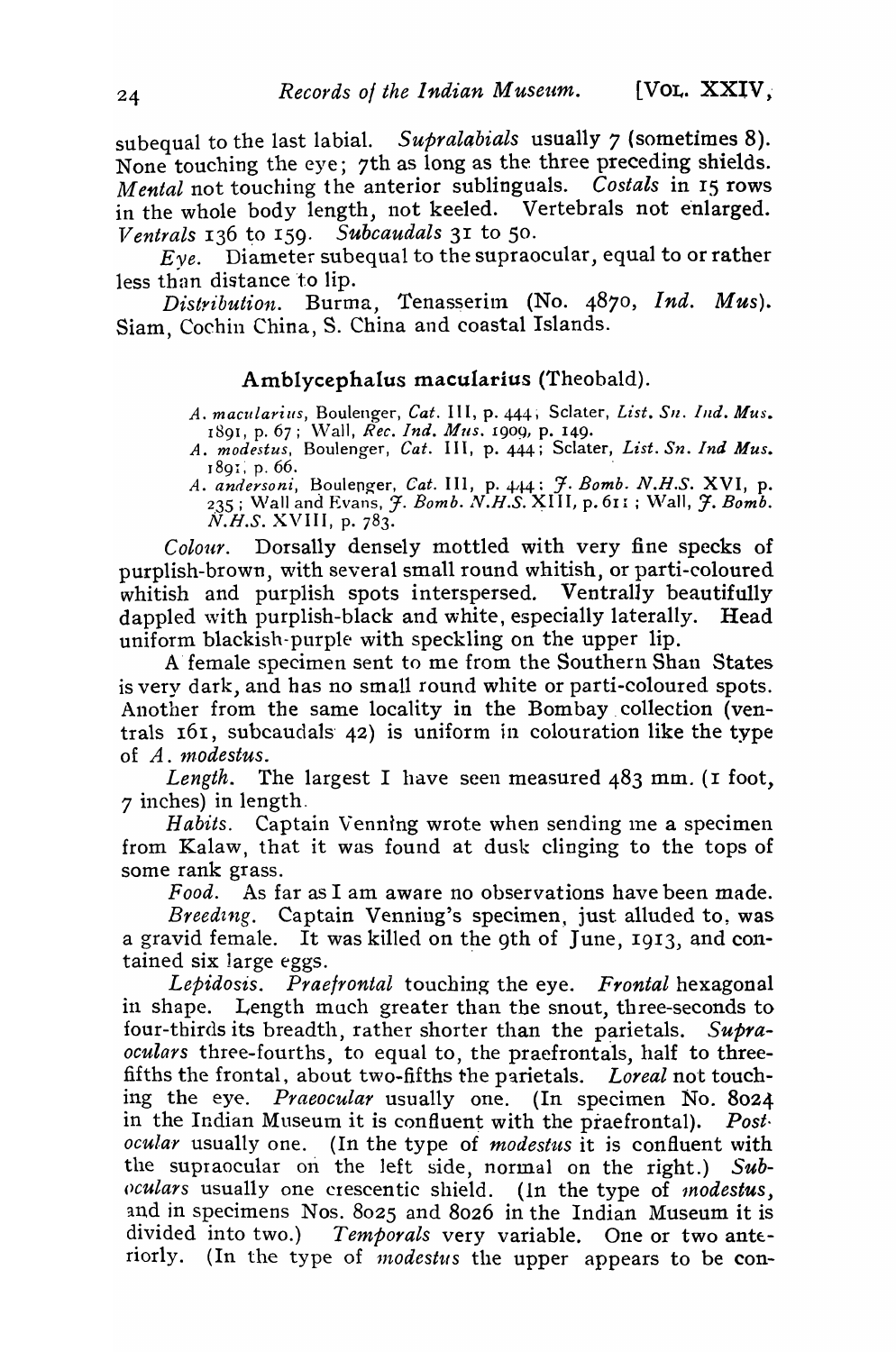fluent with the parietal.) There are usually two subequal shields lying along the parietals, but these may be confluent, as in the type of *andersoni.* (In the types of *andersoni* and *modestus*  there is one long inferior temporal, apparently due to a confluence of the two normal shields.) *Supralabials* 7 (8 on one side in one example). None touching the eye. *M ental* sometimes touching the anterior sublinguals, sometimes not. *Costals* in 15 rows in the whole body length. Some of the median rows keeled. *Vertebrals* not enlarged. *Ventrals* 150 to 169. *Subcaudals 37*  to sr.

*Eye.* Diameter subequal to the length of the supraocular, subequal to or rather greater than its distance to edge of the lip.

*Dentition.* From one bad skull in my collection, nearly all the teeth being broken. *Maxillary*:  $3$  (4? in the type of *modestus*). An edentulous space anteriorly that would take three teeth, and one posteriorly that would take two. *Palatine:* I ? An edentulous space anteriorly that would take three teeth, and one posteriorly that would take two. *Pterygoid*: 7? left, 9? right, no edentulous space anteriorly. *Mandibular*: 23? on the right side, ? left : no edentulous space anteriorly or posteriorly.

*Distribution.* Eastern Himalayas: Sikkim (Gopaldhara, Darjeeling District, No. 18665, *Ind. Mus.*, type of *A. andersoni*). Burma: S. Shan States (Tounggyi, *Wall* and *Evans,* and *Bomba)' collection;* Kalaw, F. W., Mogok, *Brit. Mus.*); Rangoon (No. 8028, *Ind. Mus.,* type of *A. modestus);* Tenasserim (Martaban, Nos. 8024, 8025 and 8026, *Ind. Mus.,* types of A. *macularius)* : Sukli, Dawna Hills (No. 17034, *Ind. Mus.*) Indo-China (Mocquard, *Rept. l' Indo-Chine,* 1907, P 48).

Note.-I have examined most critically four times during the last sixteen years the monotypes of A. *modestus* and A *ander*. *soni*, and the three types of A *macularius* in the Indian Museum, and can come to no other conclusion but that all represent a single species. A. *macularius* has page priority over A. *modestus*, and both antedate (1868) Boulenger's A. andersoni (1888).

I have now examined sixteen specimens.

# Amblycephalus carinatus Boie.

A. carinaius, Boulenger, Cat. III, 1896, p. 445; Sclater, List. Sn. Ind. Mus. 1891, p. 67.

*Colour.* Dorsally brown of various shades, with numerous dark small spots arranged with a tendency to form cross bars. Ventrally yellowish or whitish with darker spots or mottling. which is often heaviest in the median line. An  $\chi$ -shaped dark mark on the nape, and a narrow dark streak behind the eye, sometimes connected with the  $X$ . A specimen in the Indian Museum (No. 8022) from Tenasserim is a uniform drab colour.

Length. The longest I have examined is 603 mm. (I foot,  $I1\frac{3}{4}$  inches) long, the tail 120 mm. (4 $\frac{3}{4}$  inches). The smallest, apparently a hatchling, was  $184$  mm. ( $7\frac{1}{4}$  inches).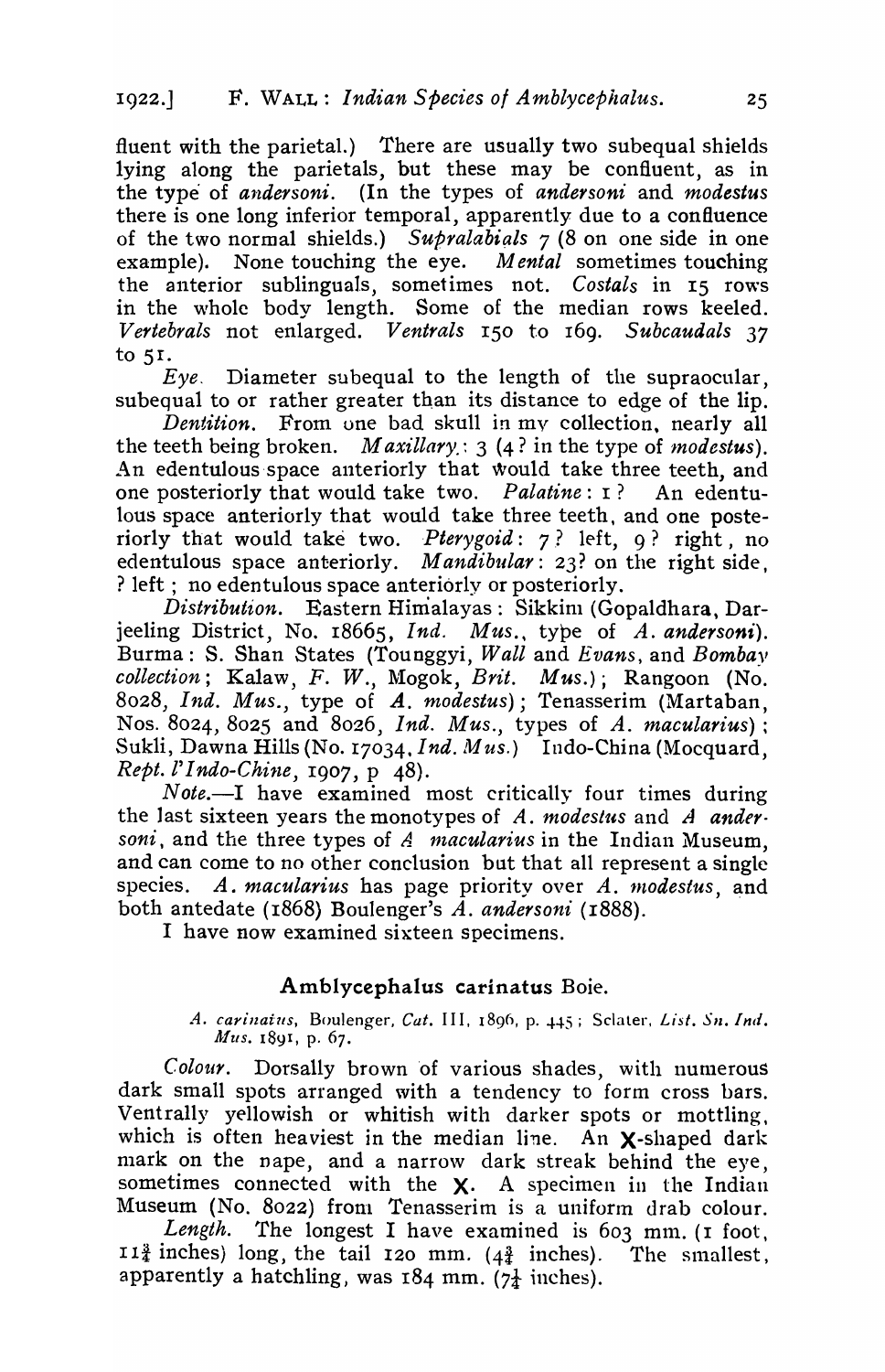*Lepidosis. Praefrontal* not touching the eye. *Frontal* pentagonal in shape. Length much greater than the snout, threeseconds to four-thirds its breadth, subequal to the parietals. Supraoculars longer than the snout, subequal to the frontal, subequal to the parietals. *Loreal* not touching. the eye. *Praeocular*  one. *Postocular* usually one, sometimes absent being confluent with the subocular; rarely two. Subocular variable. Sometimes one crescentic shield, sometimes confluent with the postocular, sometimes divided into three or four. *Temporals* usually three anterior, the longest about three-fifths to two-thirds the last supralabial. Three or four lie along the parietals. Supra*labials* usually 7 or 8 (6 on the right side in specimen No. 8022 in the Indian Museum, 9 on the left side in specimen No.  $11434$  in the Indian Museum). None touching the eye. The last longer than the two preceding taken together. *Costals* in 15 rows in the whole body length; several of the median rows keeled. Vertebrals not enlarged. *Mental* not touching the anterior sublinguals. *Ventrals* 161 to 199. Subcaudals 53 to 92. Specimen No. 12781 in the Indian Museum from the Burma-Siam Hills has 92 (ventrals 193). Another, No. 11434 from Deli, Sumatra, has  $87$  (ventrals  $187$ ).

*Eye.* .Diameter less than the supraocular, suhequal to the length of the snout.

*Dentition.* From the figure in Boulenger's Catalogue. Vol. III, p. 438. *Maxillary*: 5; anododont, syncranterian, scaphiodont. An edentulous space anteriorly that would take two teeth. Palatine: 3; anododont, coryphodont. An edentulous space anteriorly that would take two teeth. *Pterygoid*: 15; anododont, scaphiodont. No edentulous space anteriorly. Mandibular: 18; anododont, strongly scaphiodont.

*Distribution.* Burma: Tenasserim (Mergui; Tavoy; Burma-Siam Hills; *Ind. Mus.*). Siam *(Malcolm Smith)*. Cochin China: Lao Mountains (Brit. Mus.). Malay Archipelago: Sumatra *(Ind.*  $Mus.$ ); Java *(Brit. Mus).*<br>*Note.* I have examin

I have examined nine examples in the Indian Museum.

### Amblycephalus hamptoni Boulenger.

*A. hampfoni,* Boulenger; 7. Bo~nb. *N.H.S.* 1905, p. 236.

*Colour.* "Pale brown above with numerous blackish bars interrupted on the middle of the back, two black longitudinal streaks on the back of the head and nape, sides of head and lower parts yellow; a few black dots on the belly, and under the tail.''  $\qquad \qquad$  ,  $\qquad \qquad$  ,  $\qquad \qquad$  ,  $\qquad \qquad$  ,  $\qquad \qquad$  ,  $\qquad \qquad$  ,  $\qquad \qquad$  ,  $\qquad \qquad$  ,  $\qquad \qquad$  ,  $\qquad \qquad$  ,  $\qquad \qquad$  ,  $\qquad \qquad$  ,  $\qquad \qquad$  ,  $\qquad \qquad$  ,  $\qquad \qquad$  ,  $\qquad \qquad$  ,  $\qquad \qquad$  ,  $\qquad \qquad$  ,  $\qquad \qquad$  ,

*Length.* 555 mm. (I foot,  $9\frac{3}{4}$  inches); tail 150 mm. ( $5\frac{7}{8}$  inches). *Lepidosis. Praetrontal* touching the eye. *Frontal 0/* hexagonal in shape. Length greater than the snout, equal to its breadth, three-fifths the parietals. *Supraoculars* length equals the praefrontals, three-fifths the frontal; two-fifths the parietals. *Loreal* not touching the eye. One on the right side, two  $(\frac{1}{1})$  on the